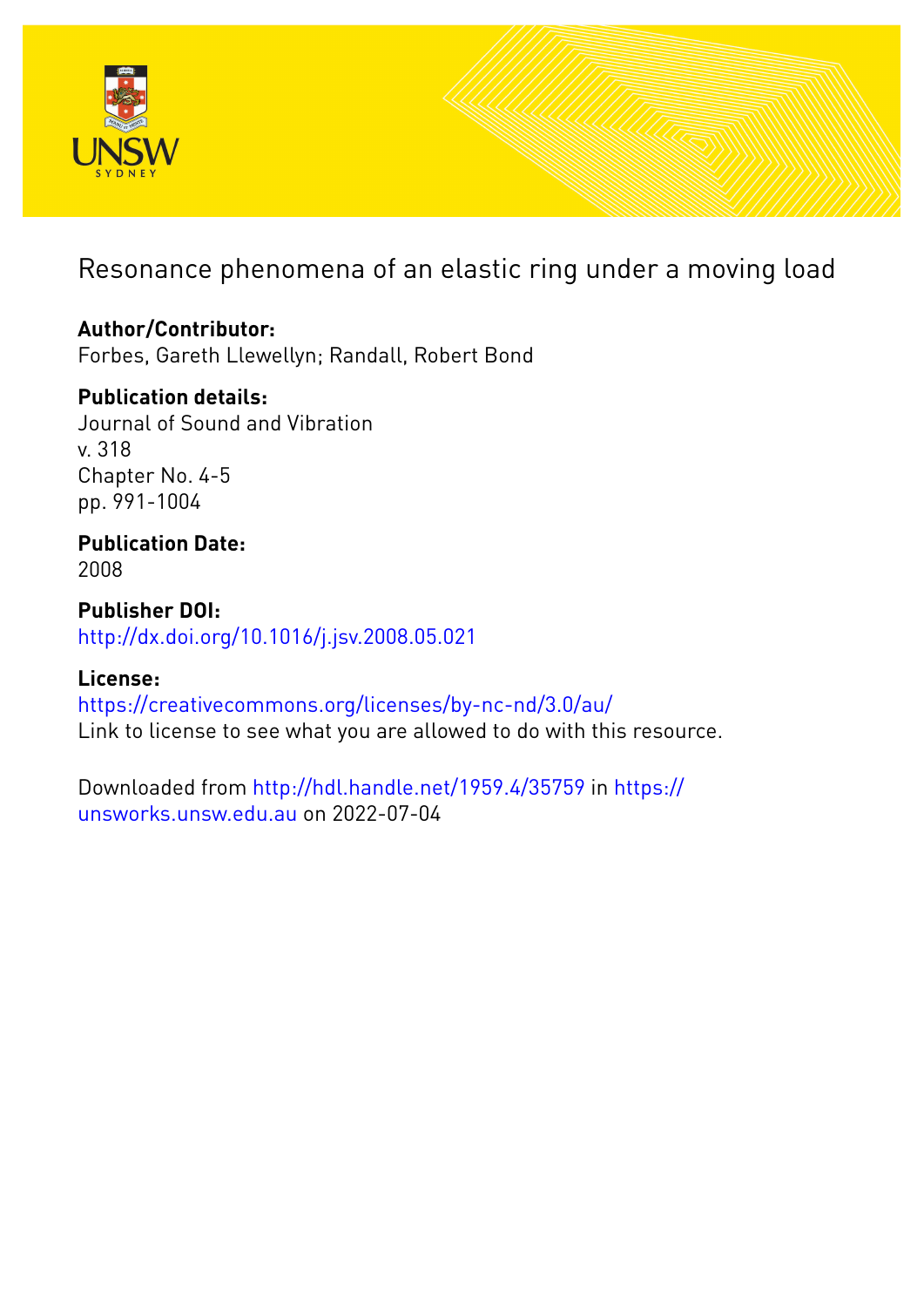Post print of Journal article published by: Journal of Sound and Vibration (Elsevier). Received 5 Sep 2007; Accepted 10 May 2008 Please cite this article as: G.L. Forbes, & R.B. Randall, Resonance phenomena of an elastic ring under a moving load, Journal of Sound and Vibration (2008), doi: 10.1016/j.jsv.2008.05.021

# **Resonance phenomena of an elastic ring under a moving load**

# G. L. Forbes\*, R. B. Randall

*E-mail addresses: [gareth.forbes@student.unsw.edu.au](mailto:gareth.forbes@student.unsw.edu.au) (G. L. Forbes), [b.randall@unsw.edu.au](mailto:b.randall@unsw.edu.au) (R. B. Randall)*

*School of Mechanical and Manufacturing Engineering, University of New South Wales, Sydney 2052, Australia* 

#### Abstract

This study investigates the response of a circular ring under a moving load. Past work on shells under the influence of moving loads is consolidated, with explanation of the formation of the unique quasi-stationary mode shapes, which are seen under these conditions. This work presents an alternate method of solution for problems for which moving loads are present and encourages distinguishing between normal mode shape methods and the solution methods for the proposed quasi-stationary resonance problems. This alternate method is then followed through to a general solution for quasi-stationary mode shapes, with specific solutions presented for the following three cases: magnitude-varying moving point load, phase varying moving point load and a non-uniform continuous moving load, all applied to a stationary ring.

## **1 Introduction**

The motivation for the work described in this paper is an investigation into whether information about turbine blade natural frequency can be extracted from the dynamic motion of the turbine casing under operating conditions. This would provide advantages over the currently prominent method of blade tip timing, which requires perforation of the casing. Operating conditions within a gas turbine present unique, spatially varying, loading conditions, which are described within subsequent sections of this paper. Specifically the moving pressure fields around the inside of the casing due to the pressure profiles around the rotor blades, cause harmonically varying moving pressure forces on the inside of the casing, which is the basis for the solution derived in Section 5.3. Furthermore, the vibration of individual rotor blades will cause the rotating pressure profiles around the rotor blades to be modulated by the blades' dynamic motion; and thus the response to a phase modulated moving force is required, giving rise to the solution presented in Section 5.2.

Historically the vibration of rings, and the extension to the case of cylindrical shells, have been of research interest for quite some time with many authors adding to the body of knowledge, starting with Love [1] presenting the first full representation of the coupling of the transverse bending and in-plane compression waves within a shell in his definitive work. Many hundreds of research papers have been, and continue to be produced using Love's deep curve shell model and the work contributing to this area of knowledge on forced shell vibrations due to a spatially stationary load needs no introduction and is indeed vast. Further improved modelling assumptions on top of Love's work accounting for rotatory inertia, nonlinearities and shear deformation have also found quite a large amount of attention in research. Driven by the number of physical applications, predominantly in the automotive and locomotive industries, can, under modelling assumptions, be represented as a rotating ring under forced conditions. The additional problem of a rotating ring subjected to a spatially stationary load has also received quite a large amount of research interest, with the solution first presented in a complete form by Carrier [2] as reported in Refs. [3,4].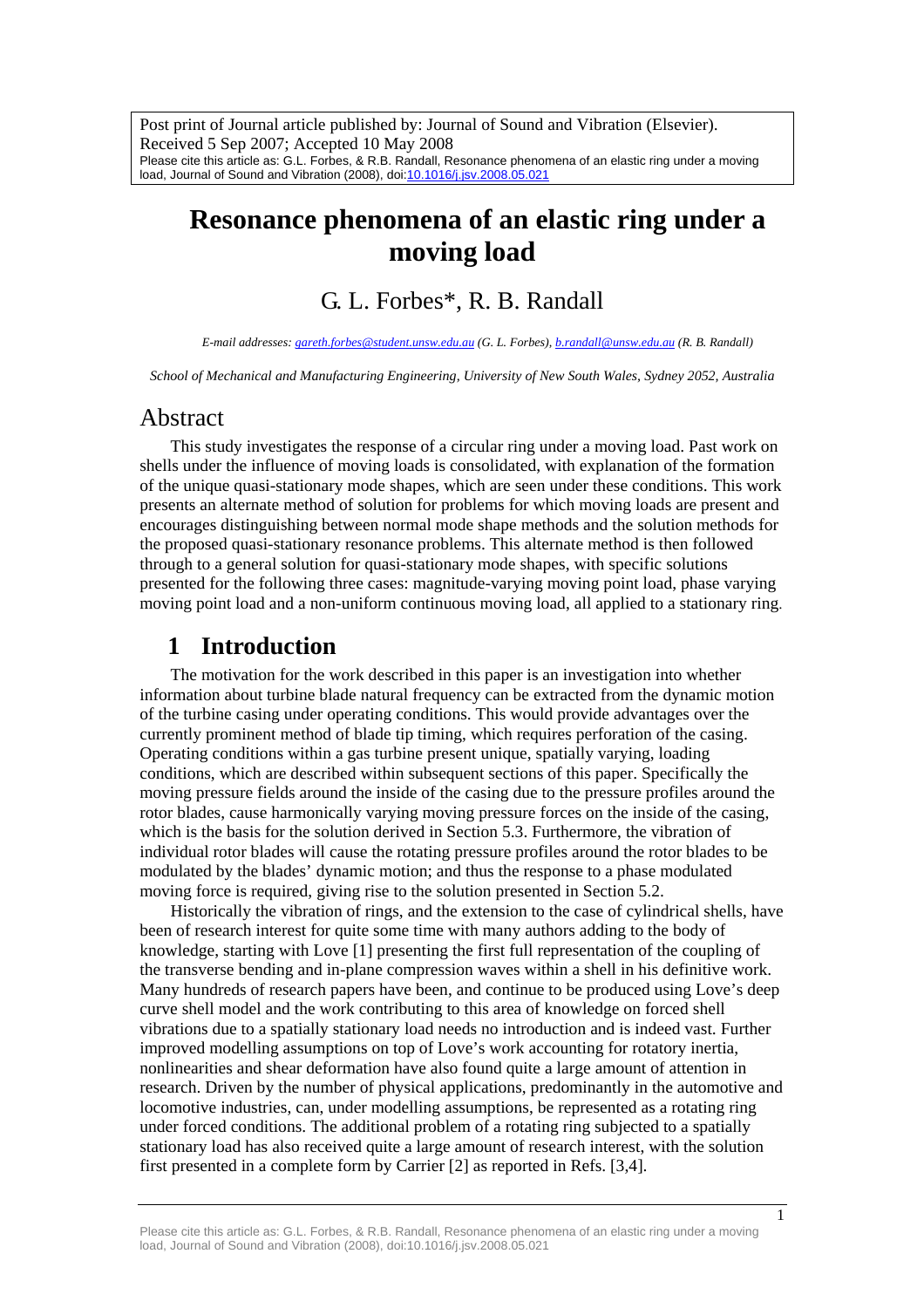In addition to the abovementioned two types of loading viz. (i) stationary ring under spatially stationary load, (ii) rotating ring under a spatially stationary load, there exists a third unique problem set of steady-state loading a shell might undergo, this being; (iii) a stationary ring under a spatially varying load. It is to be noted that this third steady-state condition may be analysed as an extension of the first (i) however the unique response form, different mode shapes, and problem solution is believed to warrant distinguishing between the two, and is recommended by these authors for future study of this type of loading and response conditions.

Due to the large amount of work that has been developed in the former two categories, the small amount of work previously carried out on the response of a ring under a moving load is surprising. It is the aim of this paper to bring together the current work on such a case, to provide a single point of reference for solution methodology, and additionally to add some more specific solutions, explanations, amendments and physical interpretation of this response phenomenon.

The first work found on moving loads applied to a stationary shell was by Liao and Kessel [5], in which the case of a constant speed moving point load on a cylindrical shell was treated, and for the first time the resonance conditions for a moving point load were shown to be present when  $\Omega = \omega_{nk} / n$ . The physical reasoning behind the division by the mode number for a resonance condition is explained in Ref. [6]. Response of a rotating ring under a stationary load and the inverse case of a stationary ring under the influence of a constant speed moving point load were compared in Ref. [3], with the formulation of the equations for the response derived using the same two modal parameter method that is used for the inextensional rotating ring case. In Ref. [4] the problem of a stationary ring, and additionally in Ref. [7] for a cylinder, under a moving point load and comparison to the inverse problem was taken further, with the introduction of a (harmonically) magnitude-varying moving point load case. The general periodic magnitude-varying point load case was also then investigated, as was a moving distributed load within a specified arc range. The percentage error if the distributed load was assumed as a point load was also given. The "method of images" was used in Ref. [8] to find the response of a ring supported by a visco-elastic spring base, subject to a moving point load. It was found by Metrikine and Tochilin [8] that resonance occurred when the ring length is divisible by a wavelength of a wave radiated by the load or the load speed was close to the minimum phase velocity of waves in the ring.

Various engineering problems involve axisymmetric structures under the influence of moving loads, including but not limited to: the casing of Gas Turbines, under the rotating pressure fields from rotor blades; planetary gear systems, with the sun and ring gears under the influence of the force of the moving planet gears; the outer race of rolling element bearings, from forces transmitted through the moving rolling elements; and submarine vessels, from rotating pressure fields from the propeller. The first application of a moving load case to a real physical problem, of a rotating harmonic internal pressure loading on the internal surface of a fan casing, due to the pressure difference between rotating blades, was initially investigated in Ref. [9]. The results obtained were however unclear as to the response form, and in addition the poor experimental verification found by the author added to inconclusive outcomes being drawn from this work. A nonlinear harmonic balance method was developed in Ref. [10] for the same form of forcing conditions as examined in Ref. [9]. However, the only resonant condition examined was the system's exhibition of a dynamic response typical of a hardening spring nonlinear system.

Recently, Canchi and Parker [11] introduced the problem case of a circular ring subjected to forces applied by moving springs to model the interaction within a planetary gearbox with the gear mesh between the planet gears and ring gear represented as a set of moving springs which rotate with the planet carrier speed, and further expanded to include variations in the spring stiffness with respect to time in Ref. [12]. The work in Ref. [11] investigated the parametric instabilities of in-plane bending vibrations, with two numerical methods used to validate the parametric analytical approach used for solution. The principal resonance conditions found by Canchi and Parker [11] for moving spring sets on a stationary ring were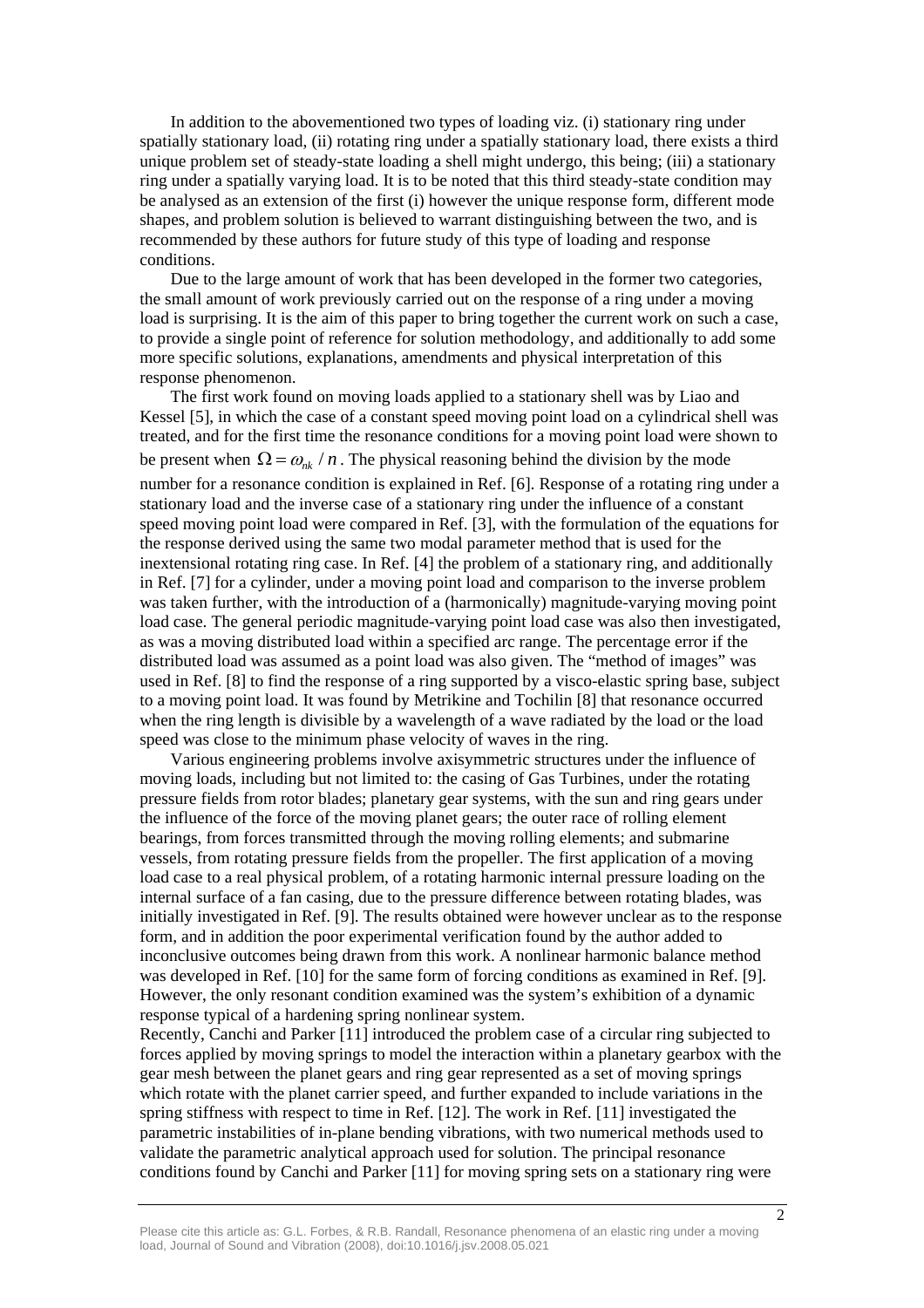of the same type as found by Huang and Soedel [3], however extra parametric resonances were found due to the force being transmitted to the ring through spring sets and not a directly applied force as in Ref. [3].

Most recently the authors, giving the motivation for this article, have developed the response of a gas turbine casing under the influence of a phase varying moving harmonic pressure force, to simulate the rotating pressure fields inside a gas turbine. The dominant, purely deterministic, pressure loadings were investigated in Ref. [13], with further extension to the response of an elastic ring under the influence of a moving stochastic pressure force in Ref. [14]. This is believed to be the first investigation of an elastic ring under a stochastic moving load.

Experimental verification of any moving load solutions is scarce, with the work in Refs. [9] and [15] the only known results available. As stated earlier, the experiments conducted in Ref. [9] were inconclusive, however more success was found by Penneton et al. [15], where the response and sound radiation of a cylindrical shell under a constant speed moving point load was undertaken. Good correlation between experimental results and an analytical model were shown with a frequency-domain approach to represent the load used to aid the analytical solution process.

The aforementioned papers represent the entire body of research, known to us, conducted on the response of shells under a moving load. In general, they have been limited to the inextensional assumption, with the notable exception of Ref. [3]. Because these studies are not completely exhaustive, this has given the opportunity for the collation and interpretation of all present work, the presentation of a new method for solution, new specific solution cases without the relaxation of the inextensional assumption, to be followed in the subsequent sections.

### **2 Problem and equation formulation**

<span id="page-3-0"></span>The governing equations of motion for a stationary ring have been presented, and solved, by many previous authors, and were presented in Ref. [6] in the following form:

$$
\frac{EI}{R^4} \left( \frac{\partial^3 u_\theta}{\partial \theta^3} - \frac{\partial^4 u_3}{\partial \theta^4} \right) - \frac{EA}{R^2} \left( \frac{\partial u_\theta}{\partial \theta} + u_3 \right) + q'_{3} = \rho A \frac{\partial^2 u_3}{\partial t^2}
$$
\n
$$
\frac{EI}{R^4} \left( \frac{\partial^2 u_\theta}{\partial \theta^2} - \frac{\partial^3 u_3}{\partial \theta^3} \right) + \frac{EA}{R^2} \left( \frac{\partial^2 u_\theta}{\partial \theta^2} + \frac{\partial u_3}{\partial \theta} \right) + q'_{\theta} = \rho A \frac{\partial^2 u_\theta}{\partial t^2}
$$
\n(2.1)

Note that the forcing terms are per unit length, if Eq. [\(2.1\)](#page-3-0) is divided by the ring width, then the force is given as a pressure. Also *I* is the second moment of area about the neutral axis and *A* is the cross sectional area. The effects of Poisson's ratio are neglected in a circular ring assumption (as opposed to a circular cylinder, see Ref. [6] for a more thorough discussion of this).

<span id="page-3-2"></span>If the usual assumption is made that the steady-state response is harmonic in time and the time and spatial variables are separable, then it can be shown that

$$
u_3(\theta, t) = A_{nk} e^{jn\theta} e^{j\omega_{nk}t}
$$
  

$$
u_\theta(\theta, t) = B_{nk} j e^{-jn\theta} e^{j\omega_{nk}t}
$$
 (2.2)

<span id="page-3-1"></span>is a fundamental solution of the equations of motion. Solution of the equations of motion must provide the response form for any kind of loading which the system is under. It is known that for a spatially stationary load or under free vibration the response form will be made up of forward and a backward travelling wave which combine to create a response of a harmonically varying standing wave form. It is then the convention to make a judicious choice of the solution form of the equations of motion such that the mode shapes are usually expressed as  $[6,16,17]$ 

$$
u_3(\theta, t) = A_{nk} \cos(n\theta) e^{j\omega_{nk}t}
$$
  

$$
u_{\theta}(\theta, t) = B_{nk} \sin(n\theta) e^{j\omega_{nk}t}
$$
 (2.3)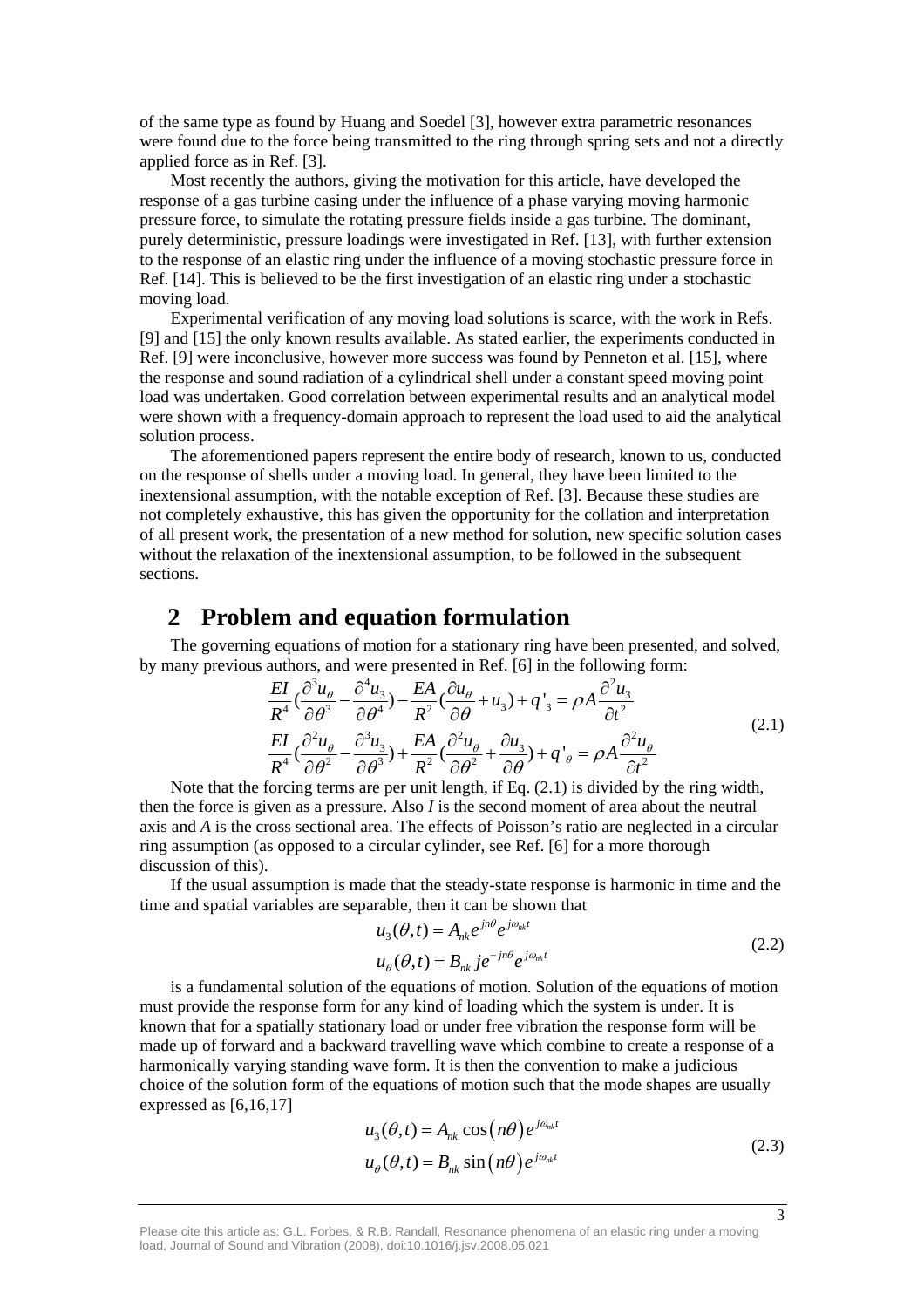<span id="page-4-0"></span>Solution for the frequency at which these modes vibrate, natural frequencies, can be found with substitution of Eq. [\(2.3\)](#page-3-1) into Eq. [\(2.1\).](#page-3-0) Dividing by width *b* and setting the forcing terms to zero gives the homogenous equation [\(2.4\):](#page-4-0)

$$
\begin{bmatrix} C_{11} & C_{12} \\ C_{21} & C_{22} \end{bmatrix} \begin{bmatrix} u_3 \\ u_\theta \end{bmatrix} = \begin{bmatrix} 0 \\ 0 \end{bmatrix} \tag{2.4}
$$

where

$$
C_{11} = -\frac{D}{R^4} \left( \frac{\partial^4}{\partial \theta^4} \right) - \frac{K}{R^2} - \rho h \left( \frac{\partial^2}{\partial t^2} \right)
$$
  
\n
$$
C_{12} = \frac{D}{R^4} \left( \frac{\partial^3}{\partial \theta^3} \right) - \frac{K}{R^2} \left( \frac{\partial}{\partial \theta} \right) = -C_{21}
$$
  
\n
$$
C_{22} = \frac{D}{R^4} \left( \frac{\partial^2}{\partial \theta^2} \right) + \frac{K}{R^2} \left( \frac{\partial^2}{\partial \theta^2} \right) - \rho h \left( \frac{\partial^2}{\partial t^2} \right)
$$

<span id="page-4-1"></span>Solution of Eq. [\(2.4\)](#page-4-0) will produce the natural frequencies by resolving when the determinant is set to zero and for the amplitude ratios by back substitution of the eigenvalues into Eq. [\(2.4\)](#page-4-0) resulting in

$$
\omega_{nk}^2 = \frac{K_1}{2} \left( 1 \pm \sqrt{1 - 4 \frac{K_2}{K_1^2}} \right) \tag{2.5}
$$

where

$$
D = \frac{Eh^3}{12}
$$
  
\n
$$
K = Eh
$$
  
\n
$$
K_1 = \frac{(n^2 + 1)}{R^2 \rho h} \left(\frac{n^2 D}{R^2} + K\right)
$$
  
\n
$$
K_2 = \frac{n^2 (n^2 - 1)^2}{R^2 (\rho h)^2} DK
$$
  
\n
$$
\frac{B_{nk}}{A_{nk}} = \frac{\left(\frac{n}{R^2}\right) \left[\left(\frac{n^2 D}{R^2}\right) + K\right]}{\rho h \omega_{nk}^2 - \left(\frac{n^2}{R^2}\right) \left(\frac{D}{R^2} + K\right)}
$$
(2.6)

<span id="page-4-2"></span>Note that the *k*-subscript is introduced to represent the two unique solution types that come from the fourth-order characteristic equation, the higher order frequency is associated with the compression dominated mode shapes and the lower order frequency is in turn associated with the bending mode shapes. Although these mode shapes are coupled such that both compression and bending are always present, from now on reference to the compression or bending mode shapes refers to the respective dominated mode shape.

A problem however arises when what was a convenient judicious choice of the solution form is then used when the sought forced vibration solution is no longer spatially stationary. It is fundamental to all steady-state forced vibration solutions that the response form must also follow the same form as the force itself. With this it is easily recognised that a harmonically varying standing wave form cannot be the solution form when a spatially nonstationary load is applied. It therefore requires the use of different mode shape functions from those in Eq. [\(2.3\)](#page-3-1), for the solution under a moving load.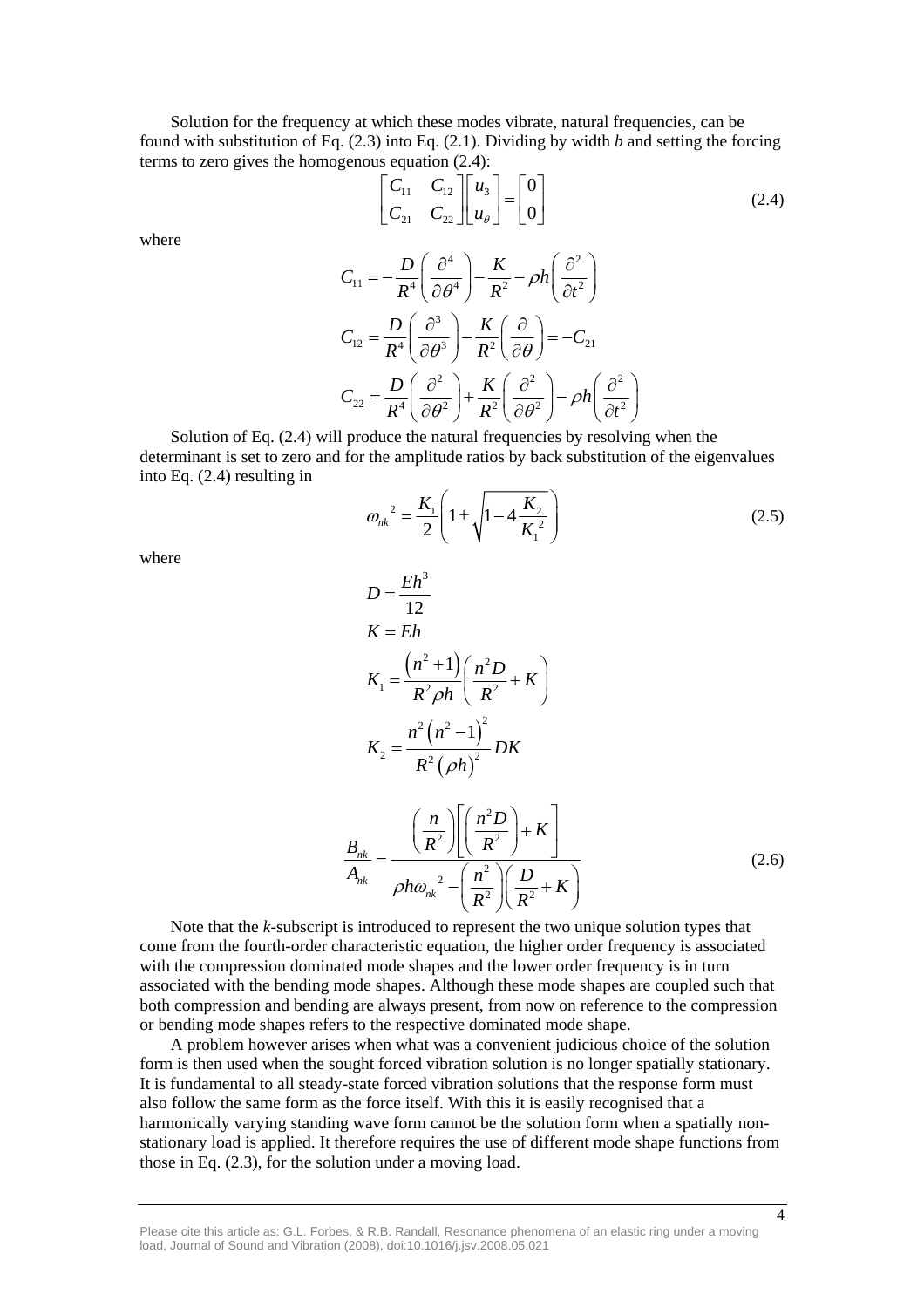<span id="page-5-0"></span>The solution of the problem of a circular ring under a moving force was handled by Huang and Soedel [3] using a modified method of normal mode expansion for a stationary load. The solution was solved for the modal participation factors in the form of

$$
u_3(\theta, t) = \sum_{n=1}^{\infty} \alpha_n(t) \cos(n\theta) + \beta_n(t) \sin(n\theta)
$$
  

$$
u_{\theta}(\theta, t) = \sum_{n=1}^{\infty} C_n \alpha_n(t) \sin(n\theta) - C_n \beta_n(t) \cos(n\theta)
$$
 (2.7)

The assumed mode shapes were given as

$$
u_3(\theta) = \cos n(\theta - \phi)
$$
  
\n
$$
u_{\theta}(\theta) = C_{nk} \sin n(\theta - \phi)
$$
\n(2.8)

<span id="page-5-1"></span>with  $\phi$  being an arbitrary angle set by the spatial position of the load at the initial conditions [6].

The creation of Eq. [\(2.7\)](#page-5-0) from the given standing wave mode shapes in Eq. [\(2.8\)](#page-5-1) was not developed in [3]. The initial position of the load which causes the mode shapes in Eq. [\(2.8\)](#page-5-1) to orientate themselves such that the maximum deflection is at the load point is given by the angle  $\phi$ , however in the cause of a moving load this angle is no longer a constant but a

<span id="page-5-2"></span>function of the load's motion and therefore a variable in time, Ω*t* . Substitution of this variable for the mode shape orientation into Eq. [\(2.8\)](#page-5-1) will result in Eq. [\(2.9\),](#page-5-2) which then can be separated in time and space to the form which was used in Ref. [3] in Eq. [\(2.7\)](#page-5-0).

$$
u_3(\theta, t) = \cos n \left( \theta - \theta^* - \Omega t \right)
$$
  

$$
u_{\theta}(\theta, t) = C_{nk} \sin n \left( \theta - \theta^* - \Omega t \right)
$$
 (2.9)

<span id="page-5-3"></span>or in complex form:

$$
u_3(\theta, t) = \text{Re}\left(e^{jn(\theta - \theta^*)}e^{-jn\Omega t}\right)
$$
  

$$
u_\theta(\theta, t) = \text{Re}\left(je^{-jn(\theta - \theta^*)}e^{-jn\Omega t}\right)
$$
 (2.10)

where  $\theta^*$  is the initial location of the load.

Eq. [\(2.10\)](#page-5-3) can now be seen to be in the general canonical form of solution for the equations of motion, which was stated in Eq. [\(2.2\).](#page-3-2) It is now proposed that the solution of forced vibrations of shells under moving loads use mode shapes in the form of Eq. [\(2.10\),](#page-5-3) and only considering positive frequencies the reason for which will be further explained later.

Solution of the equations of motion Eq.  $(2.1)$  with Eq.  $(2.10)$  can be shown to have the same form as the solutions in Eqs. [\(2.4\)](#page-4-0) and [\(2.5\).](#page-4-1) However, with  $\Omega = \omega_{nk}/n$ , it is clear that at this load rotational frequency resonance will occur [3,4,6]. If we follow the nomenclature that was first used by Timoshenko [18], as reported in Ref. [19], in his initial work with infinite beams subject to a moving load, this resonance phenomenon will be further referred to as a quasi-stationary resonance condition and denoted by  $\tilde{\omega}_{nk}$ . The use of this description arises from the deformation being stationary to a Newtonian observer but harmonic in space and time with respect to a Euclidian reference. It is also noted that this response phenomenon is referred to as a resonance and not a natural frequency as it is dependent on the loading type, and does not follow the conventional meaning of a natural frequency.

## **3 General solution for quasi-stationary modes**

The generalised solution for quasi-stationary modes is formed in the same way as any modal expansion solution, but with the assumption of the mode shapes in their complex exponential form, which reduces the need for solving for two modal participation factors, of Eq. [\(2.10\)](#page-5-3), as stated earlier.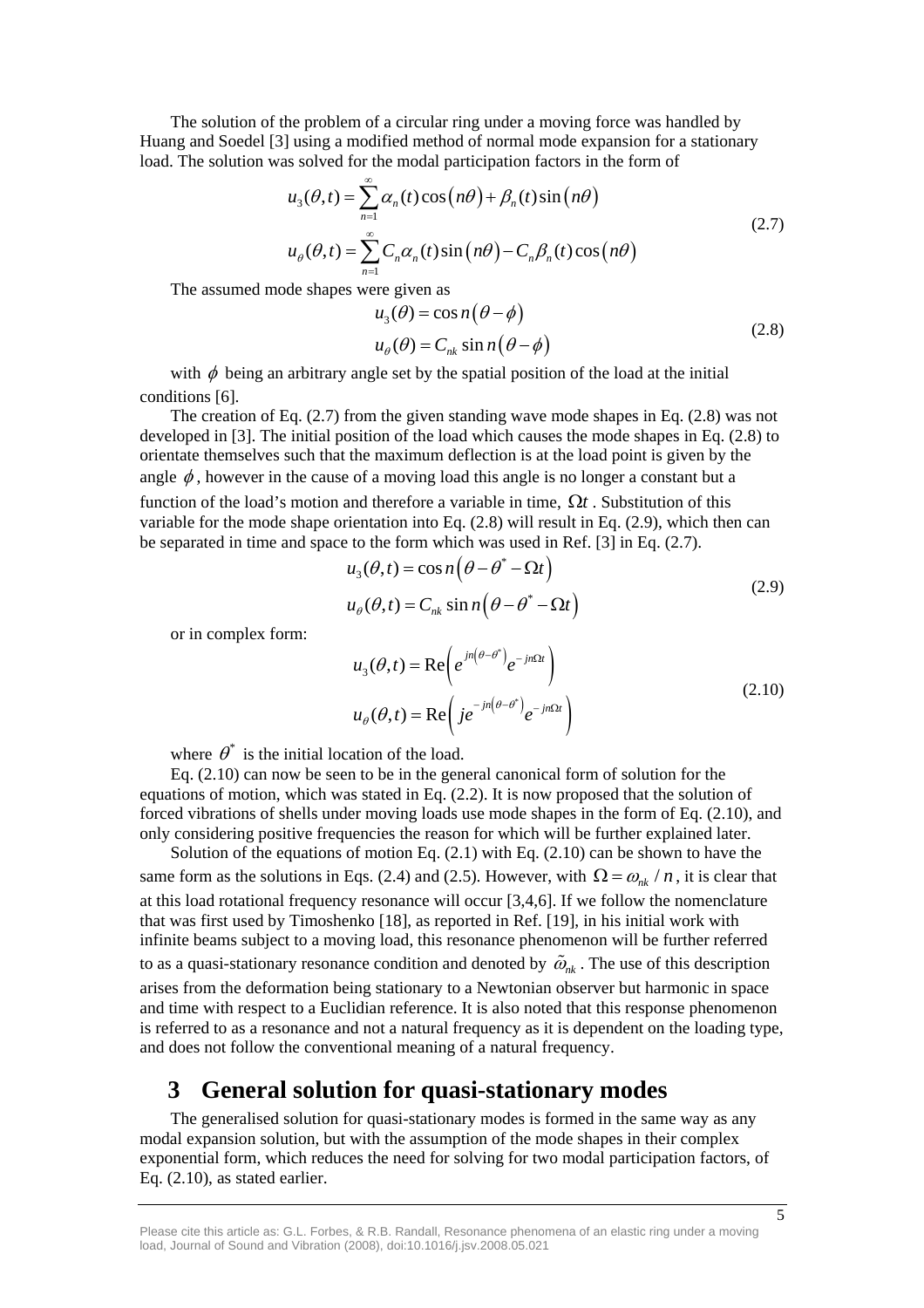Formation of the frequency equation is achieved by substitution of the assumed mode shapes into the equations of motion; therefore, the quasi-stationary resonance condition can now be defined as (remembering again that only the positive frequencies are to be considered):

$$
\tilde{\omega}_{nk}^{2} = \frac{K_1}{2n^2} \left( 1 \pm \sqrt{1 - 4 \frac{K_2}{K_1^2}} \right)
$$
\n(3.1)

$$
C_{nk} = \frac{B_{nk}}{A_{nk}} = \frac{\left(\frac{n}{R^2}\right)\left(\frac{n^2 D}{R^2}\right) + K}{\rho h \tilde{\omega}_{nk}^2 n^2 - \left(\frac{n^2}{R^2}\right)\left(\frac{D}{R^2} + K\right)}
$$
(3.2)

The above solutions for the quasi-stationary resonance frequencies and amplitude ratios can be seen to be the same as for normal modes in Eqs.  $(2.5)$  and  $(2.6)$ , respectively, though with substitution of  $\omega_{nk} / n = \tilde{\omega}_{nk}$ .

<span id="page-6-0"></span>The method for construction of the equations for the displacement of a forced solution using modal expansion is readily available in texts such as Ref. [6]. They will however be stated below for the first time in their entirety for quasi-stationary resonance conditions.

The forced response by the use of modal expansion assumes the following form:  $\sim$  2

$$
u_3(\theta, t) = \sum_{n=1}^{\infty} \sum_{k=1}^{2} P_{nk}(t) e^{jn(\theta - \theta^{*})}
$$
  

$$
u_{\theta}(\theta, t) = \sum_{n=1}^{\infty} \sum_{k=1}^{2} C_{nk} P_{nk}(t) j e^{-jn(\theta - \theta^{*})}
$$
 (3.3)

To solve for the modal participation factor the above Eqs. [\(3.3\)](#page-6-0) are substituted into the equations of motion, and making use of the orthogonality of the equations, the following ordinary differential equation is formed:

$$
\ddot{P}_n + \frac{\lambda_n}{\rho h} \dot{P}_n + n^2 \tilde{\omega}_n^2 P_n = F_n \tag{3.4}
$$

<span id="page-6-2"></span><span id="page-6-1"></span>where  $F_n$  is the Fourier series expansion of the forcing function  $q_i$ . The subscript '*i*' is introduced as a place holder for the two axis directions, such that

$$
F_n = \frac{1}{\rho h N_n} \int_{\theta} \left( q_i \text{conj}(U_{in}) \right) R \partial \theta
$$
  

$$
N_n = \int_{\theta} \left( U_{in} \text{conj}(U_{in}) \right) R \partial \theta
$$
 (3.5)

It is noted from the above equation [\(3.5\),](#page-6-1) that only positive frequency values will produce a non-trivial solution, which as stated above will be an assumption for quasi-stationary mode shapes.

For a steady-state solution, Eq. [\(3.4\)](#page-6-2) can be written as

$$
\ddot{P}_n + 2\zeta_n n \tilde{\omega}_n \dot{P}_n + n^2 \tilde{\omega}_n^2 P_n = F_n^* e^{jn\Omega t}
$$
\n(3.6)

where

$$
\zeta_n = \frac{\lambda_n}{2\rho h n \omega_{nq}}
$$

and  $F_n^*$  is the spatially separated part of  $F_n$ . Therefore, if we let

$$
P_n = A_n e^{j(n\Omega t - \phi_n)}
$$

then the response is a harmonic series of the driving force with the magnitude and phase lag contribution from each mode given by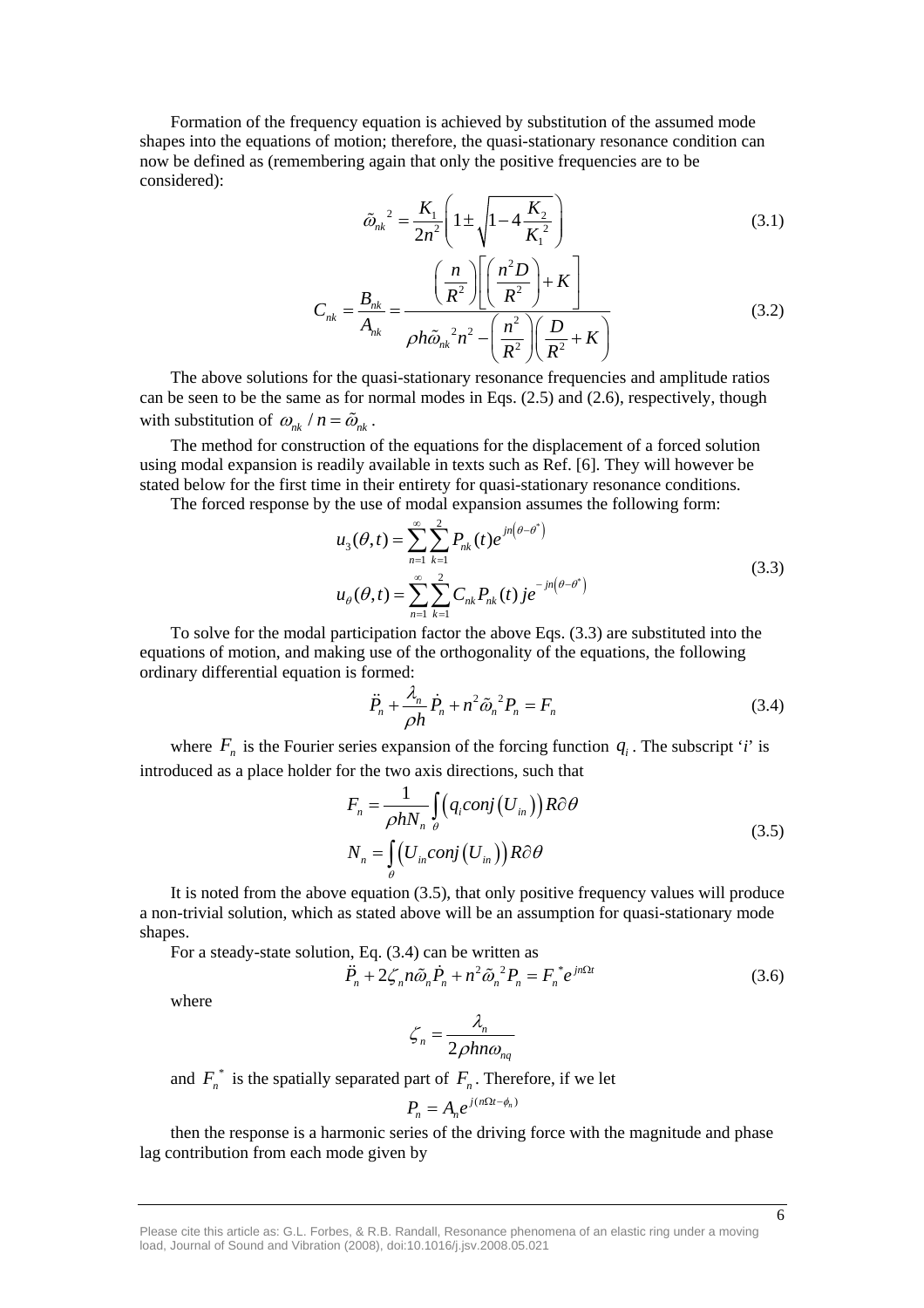$$
A_{n} = \frac{F_{n}^{*}}{n^{2} \tilde{\omega}_{nk}^{2} \sqrt{\left(1 - \left(\frac{\Omega}{\tilde{\omega}_{nk}}\right)^{2}\right)^{2} + 4\zeta_{n}^{2} \left(\frac{\Omega}{\tilde{\omega}_{nk}}\right)^{2}}}
$$
(3.7)  

$$
\phi_{n} = \tan^{-1} \left(\frac{2\zeta_{n} \left(\frac{\Omega}{\tilde{\omega}_{nk}}\right)}{1 - \left(\frac{\Omega}{\tilde{\omega}_{nk}}\right)^{2}}\right)
$$
(3.8)

$$
u_3(\theta, t) = \sum_{n=1}^{\infty} \sum_{k=1}^{2} A_{nk} e^{j(n\Omega t - \phi_n)} e^{jn\theta}
$$
 (3.9)

$$
u_3(\theta, t) = \sum_{n=1}^{\infty} \sum_{k=1}^{2} C_{nk} A_{nk} j e^{j(n\Omega t - \phi_n)} e^{-jn\theta}
$$
 (3.10)

The above general solutions can be applied to any moving load case. The important points to be taken from this general solution method is that different mode shapes, modal participation factors and principal resonance frequencies need to be used in moving load cases in comparison to a spatially stationary load case.

## **4 Discussion on the generalised resonance phenomenon**

Now that the general solution of the equations of motion of an elastic shell subjected to a moving load have been found, an investigation into the quasi-stationary resonance conditions can be undertaken.

The geometric and material properties used in this example case are shown in Table 1 (see Fig. 1).

| Table T Ocometric and material properties for examples |                                                                |
|--------------------------------------------------------|----------------------------------------------------------------|
| Density                                                | $\rho = 7.85 \times 10^{-9}$ Ns <sup>2</sup> / mm <sup>4</sup> |
| Young's Modulus                                        | $E = 20.6 \times 10^4 N / mm^2$                                |
| Mean Radius                                            | $R = 100$ mm                                                   |
| <b>Radial Thickness</b>                                | $h = 2mm$                                                      |

Table 1 Geometric and material properties for examples



Fig. 1. Travelling point load (a) and rotating pressure loading (b) on a circular ring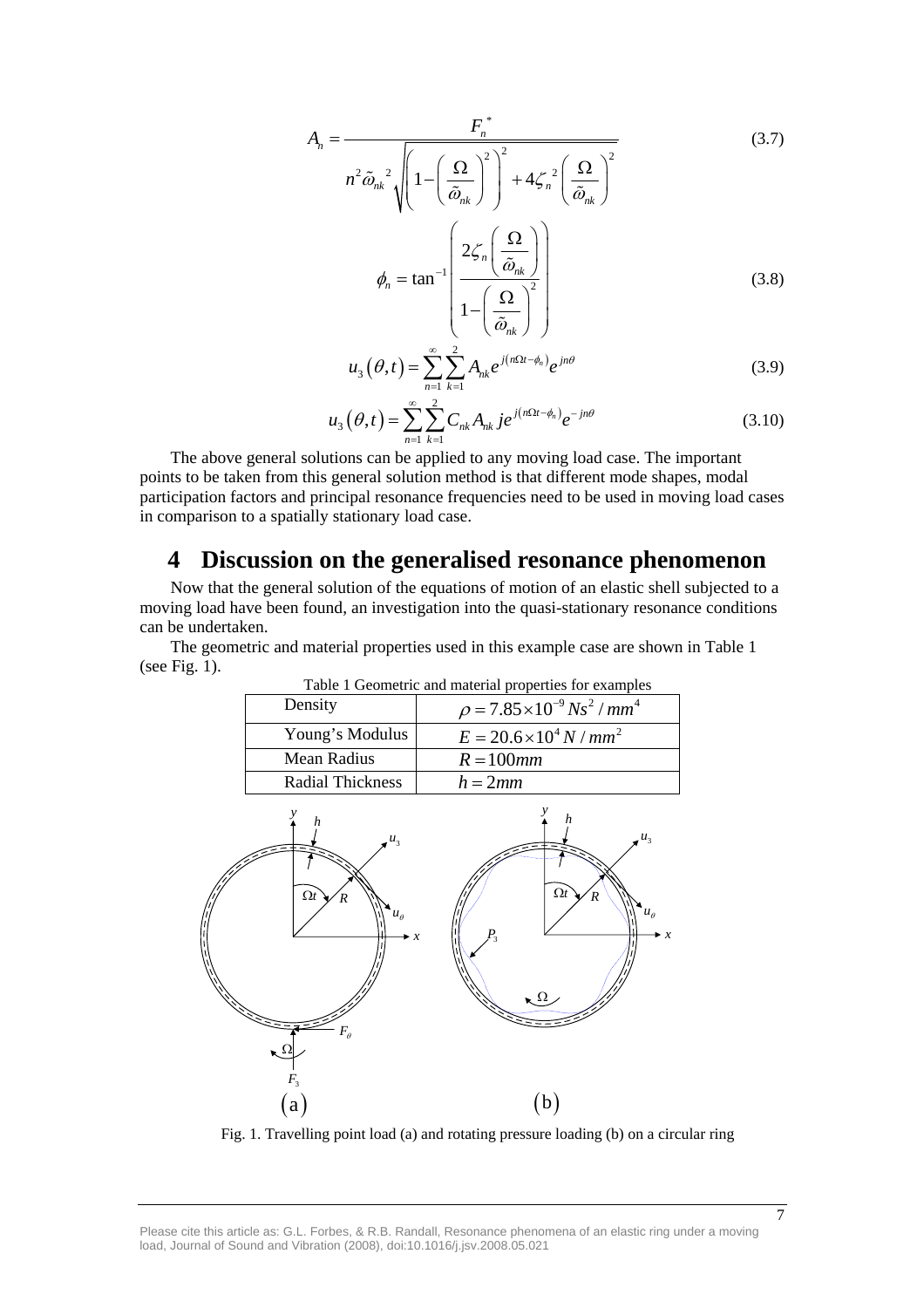

Fig. 2. Natural frequencies vs. mode number for (a) stationary normal mode shapes and (b) quasistationary mode shapes.

Plots of mode number vs. resonance frequency for both normal modes and quasistationary modes are shown in Fig. 2. At each natural frequency of the system, a backward and forward travelling wave is set up in the material, at a velocity related to the natural frequency and given by  $v = f \lambda$ , with either a bending or compression dominated mode shape. As the ratio of mode number to radius becomes larger, the influence of the shell's curvature, and indeed the coupling between these mode shapes, lessens such that the bending mode shapes act like bending modes of a beam and the compression modes act like longitudinal modes in a beam. This is seen in Fig. 2 for the normal modes, where the compression modes begin to show a non-dispersive frequency relationship whereas the bending waves continue to have a dispersive frequency relationship. Under the influence of a moving load, resonance obviously occurs when the load's velocity matches that of any mode of vibration, therefore if the modes begin to exhibit a non-dispersive frequency relationship, then all modes of vibration will have the same wave velocity and as such under a moving load at this frequency all modes will be excited. This resonance behaviour is seen in Fig. 2, for the quasi-stationary modes, where the graph of mode number vs. resonance frequency

asymptotically converges to a single frequency being the material's wave speed,  $c = \sqrt{E/\rho}$ .

A load travelling at this velocity will cause a shock wave, with waveforms being set up in front of the load. Further insight into this particular phenomenon for straight beams can be found in Ref. [19].

Interestingly, a rotating ring under a stationary load, which is the inverted load case of a moving load on a stationary ring, exhibits no resonance conditions under a stationary load as found by Huang and Soedel [3], Canchi and Parker [12] and others. As was stated above, for a moving load on a stationary ring, resonance occurs when the load velocity matches the wave speed velocity for any mode of vibration, which means for resonance in a rotating ring under the influence of a stationary load, the ring's rotational speed must be equal to any mode's wave speed. It is shown in Ref. [3] that for a rotating ring, the natural frequency, and hence the material wave speed, bifurcates around the rotational speed of the rotating ring , due to the coriolis and centrifugal tension components. Thus, the rotational velocity of the ring will never equal the wave speed within the material, such that no resonance conditions for the inverted case of a rotating ring under a stationary load will exist.

Lastly, the physical explanation of how quasi-stationary mode shapes which travel around the circumference of a ring can exist will be entered into. It is known that a single impulse load on a structure will create sets of forward and backward travelling waves which combine to create standing normal mode shapes. It can also be assumed that a travelling point load could be, in the limit, made from a sum of infinite impulse loads spaced at an infinitesimally small distance from each other around the circumference of a ring, which are applied with a time delay proportional to the load's circumferential velocity. This means as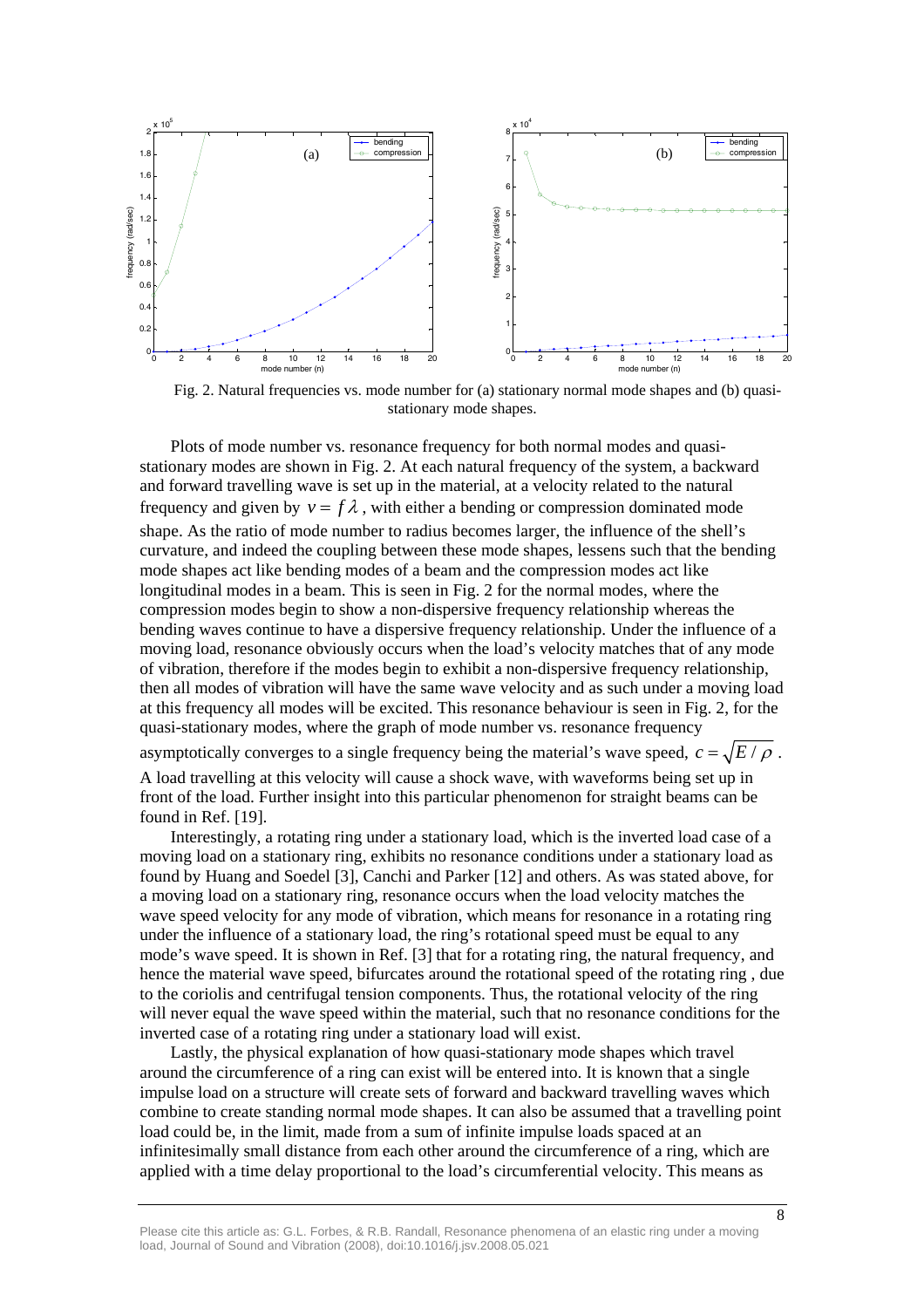the first impulse load is applied forward and backward waves are set up, which happens again with another impulse load at an infinitesimally small distance away, and so on as the load travels around the ring. If the fourth-order quasi-stationary mode was excited, i.e. the load is travelling at the fourth-order mode's wave velocity in the material, with the aid of Fig. 3 it can be explained how quasi-stationary modes can develop. It is seen that when the first of the impulse loads at a specific starting position (a) is applied, travelling waves are set up, with the forward travelling wave moving at the speed of the load. When the load has travelled one third of a wavelength (b) it is seen that the forward and backward waves at the starting position and at the load's position are cancelled out, leaving one forward travelling wave. This continues for the next set of waves set up at the next infinitesimal distance up until twothirds of one wavelength (c). Then all backward waves are cancelled out and the resonance condition of a single wave travelling with the impulse load then exists (d). Additionally, this explanation provides an interesting result, qualitatively showing that a transient component will exist up until two-thirds of a wavelength of the lowest mode of interest, however after this time a complete steady-state solution exists.



Fig. 3 Wave forms set up by travelling point load, forward travelling waves —, and backward travelling waves - - - -.

## **5 Specific Solutions**

The solution to the following specific loading cases all involve the same process of determining the radial and tangential displacement of the shell using the procedure outlined in the general solution method. The only factor changing each time is the forcing function. Evaluation of the generalised force vector for each case will allow easy evaluation of each loading case. A new subscript index preceding the forcing function will be introduced to distinguish the forcing term for each of the specific cases that follow.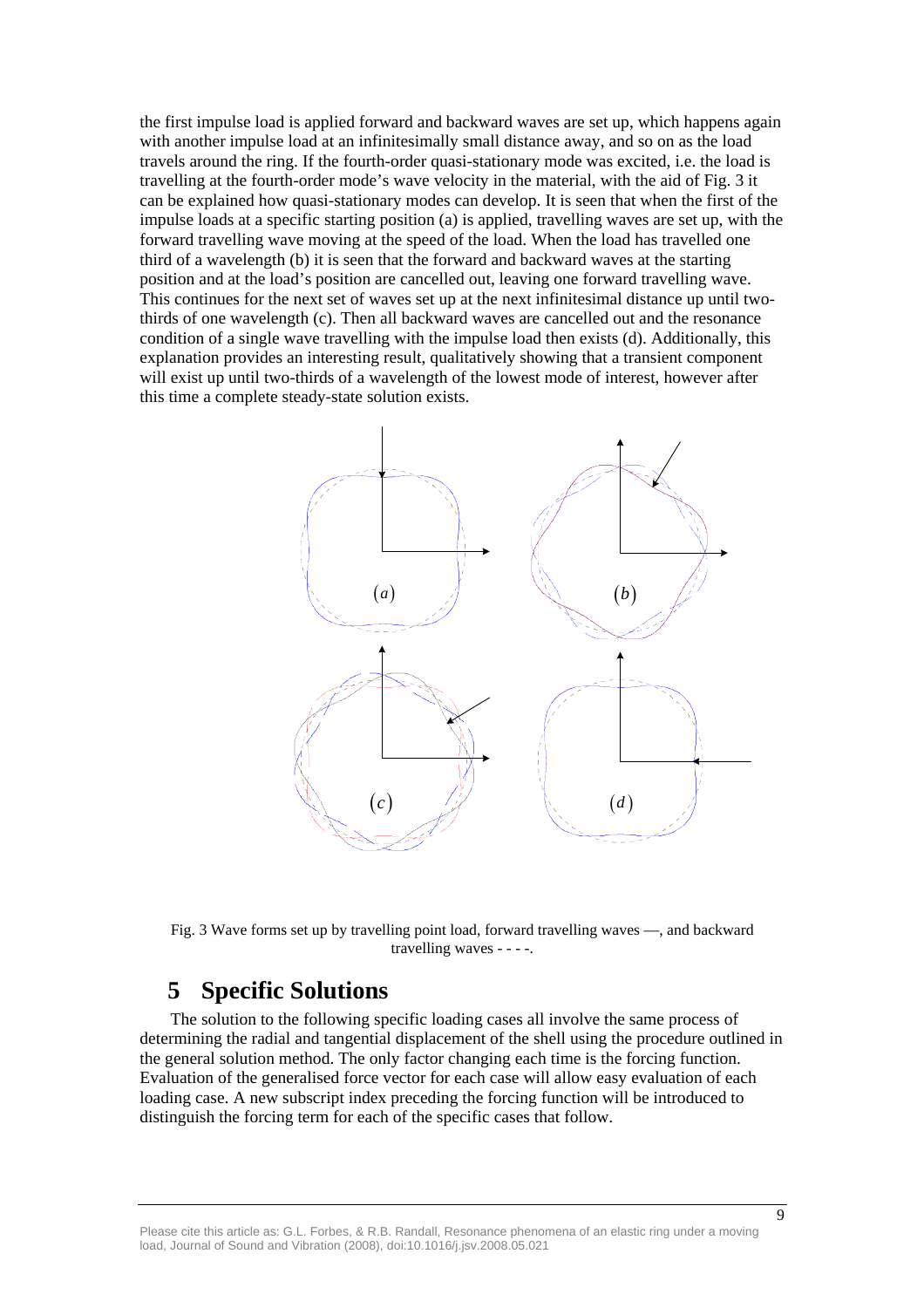#### *5.1 Magnitude varying, moving point load (1)*

The forcing functions for a harmonically varying moving point load, expressed as a Dirac delta function, where  $F_3, F_\theta$  are the maximum force magnitudes per unit width in the transverse and tangential directions respectively, are as follows:

$$
_1q_3 = -\left(\frac{F_3}{R}\right)\delta\left(\theta - \Omega t\right)\cos\left(\omega t - \gamma\right) \tag{5.1}
$$

$$
_1q_\theta = -\left(\frac{F_\theta}{R}\right)\delta\left(\theta - \Omega t\right)\cos\left(\omega t - \gamma\right) \tag{5.2}
$$

<span id="page-10-0"></span>These can be expressed in terms of complex exponentials as

$$
_1q_3 = -\left(\frac{F_3}{2R}\right) \left[ \delta\left(\theta - \Omega t\right) e^{j\left(\omega t - \gamma\right)} + \delta\left(\theta - \Omega t\right) e^{-j\left(\omega t - \gamma\right)} \right]
$$
(5.3)

$$
{}_{1}q_{\theta} = -\left(\frac{F_{\theta}}{2R}\right) \left[\delta\left(\theta - \Omega t\right)e^{j(\omega t - \gamma)} + \delta\left(\theta - \Omega t\right)e^{-j(\omega t - \gamma)}\right]
$$
(5.4)

Substitution of Eq. [\(5.3\)](#page-10-0) into Eq. [\(3.5\)](#page-6-1) results in

<span id="page-10-1"></span>
$$
{}_{1}Q_{3} = \frac{1}{\rho h N_{nk}} \int_{0}^{2\pi} -\left(\frac{F_{3}}{2R}\right) \left[\delta\left(\theta - \Omega t\right) e^{j(\omega t - \gamma)} e^{-jn\theta} + \delta\left(\theta - \Omega t\right) e^{-j(\omega t - \gamma)} e^{-jn\theta}\right] R\partial\theta
$$
\n(5.5)

$$
{}_{1}Q_{3} = -\frac{F_{3}}{2\rho h N_{nk}} \left[ e^{j(\omega t - \gamma)} e^{-jn\Omega t} + e^{-j(\omega t - \gamma)} e^{-jn\Omega t} \right]
$$
(5.6)

Similarly it can be found from Eq. [\(5.4\)](#page-10-1) that

$$
{}_{1}Q_{\theta} = \frac{jF_{\theta}C_{nk}}{2\rho hN_{nk}} \left[ e^{j(\omega t - \gamma)} e^{-jn\Omega t} + e^{-j(\omega t - \gamma)} e^{-jn\Omega t} \right]
$$
(5.7)

The generalised force vector may now be expressed as

$$
{}_{1}F_{n} = \frac{\sqrt{F_{3}^{2} + C_{nk}^{2} F_{\theta}^{2}}}{2 \rho h N_{nk}} \left(e^{-j(n\Omega t + \omega t + \gamma + n\phi)} + e^{-j(n\Omega t - \omega t - \gamma + n\phi)}\right)
$$
(5.8)

where

$$
N_{nk} = 2\pi R \left( 1 + C_{nk}^{2} \right) \tag{5.9}
$$

$$
n\phi = \tan^{-1}\left(\frac{F_{\theta}C_{nk}}{F_3}\right) \tag{5.10}
$$

Solution for the radial and tangential displacement using the methods from the general solution are shown to be as follows (it can be seen that the solution is in the same general form as shown in Ref. [4]):

$$
{}_{1}u_{3}(\theta,t) = \text{Re}\left\{\sum_{n=1}^{\infty}\sum_{k=1}^{2}e^{in\theta}\left[{}_{1}a_{nk}e^{-j(n\Omega t + \omega t + \gamma + n\phi + {}_{1}\psi_{1})} + {}_{1}b_{nk}e^{-j(n\Omega t - \omega t - \gamma + n\phi + {}_{1}\psi_{2})}\right]\right\}
$$
(5.11)  

$$
{}_{1}u_{\theta}(\theta,t) = \text{Re}\left\{\sum_{n=1}^{\infty}\sum_{k=1}^{2}jC_{nk}e^{-jn\theta}\left[{}_{1}a_{nk}e^{-j(n\Omega t + \omega t + \gamma + n\phi + {}_{1}\psi_{1})} + {}_{1}b_{nk}e^{-j(n\Omega t - \omega t - \gamma + n\phi + {}_{1}\psi_{2})}\right]\right\}
$$
(5.12)

where  $_1 a_{nk}$ ,  $b_{nk}$  are the modal participation amplitudes and  $_1 \psi_1$ ,  $_1 \psi_2$  are the phase lags. they are solved below as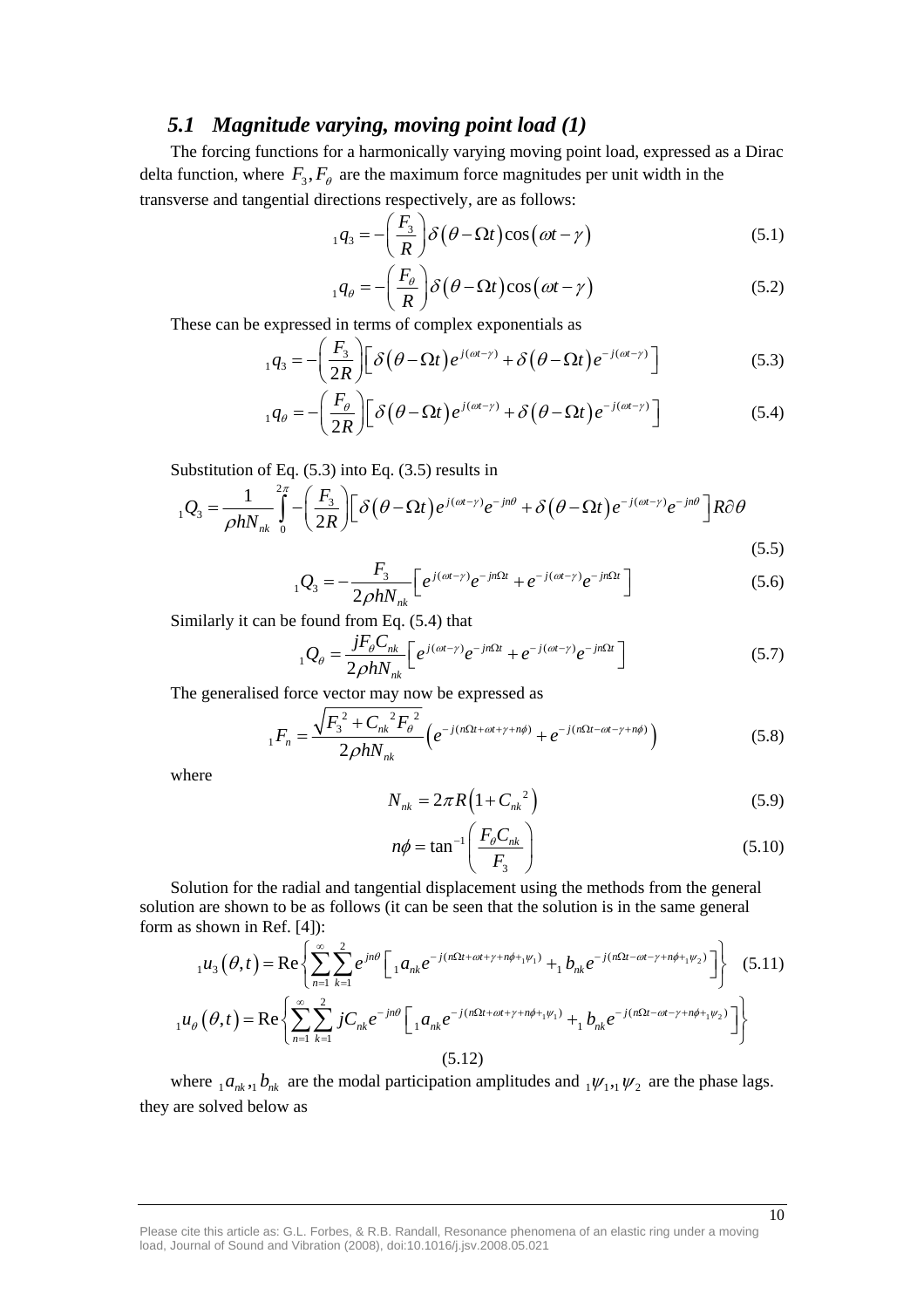<span id="page-11-0"></span>
$$
{}_{1}a_{nk} = \frac{\sqrt{F_{3}^{2} + C_{nk}^{2}F_{\theta}^{2}}}{2\rho h N_{nk} n^{2} \tilde{\omega}_{nk}^{2} \sqrt{\left[1 - \left(\frac{\Omega + \omega / n}{\tilde{\omega}_{nk}}\right)^{2}\right]^{2} + 4\zeta_{nk} \left[\frac{\Omega + \omega / n}{\tilde{\omega}_{nk}}\right]^{2}}}
$$
(5.13)

<span id="page-11-1"></span>
$$
\sqrt{E_1^2 + C_{nk}^2 + C_{nk}^2}
$$
\n
$$
P_{nk} = \frac{\sqrt{F_3^2 + C_{nk}^2 + C_{nk}^2}}{\sqrt{C_{nk}^2 + C_{nk}^2 + C_{nk}^2}}
$$
\n(5.14)

$$
2\rho h N_{nk} n^2 \tilde{\omega}_{nk}^2 \sqrt{1 - \left(\frac{\Omega - \omega / n}{\tilde{\omega}_{nk}}\right)^2 + 4\zeta_{nk} \left[\frac{\Omega - \omega / n}{\tilde{\omega}_{nk}}\right]^2}
$$
  

$$
W_1 = -\tan^{-1} \left(\frac{2\zeta_{nk} \left(\frac{\Omega + \omega / n}{\tilde{\omega}_{nk}}\right)}{1 - \left(\frac{\Omega + \omega / n}{\tilde{\omega}_{nk}}\right)^2}\right)
$$
  

$$
W_2 = -\tan^{-1} \left(\frac{2\zeta_{nk} \left(\frac{\Omega - \omega / n}{\tilde{\omega}_{nk}}\right)}{1 - \left(\frac{\Omega - \omega / n}{\tilde{\omega}_{nk}}\right)^2}\right)
$$
  

$$
(5.16)
$$

*nk*

<span id="page-11-2"></span>Inspection of Eqs. [\(5.13\)](#page-11-0) and [\(5.14\),](#page-11-1) shows a resonance condition existing when  $\tilde{\omega}_{nk} = \Omega + \omega / n$ 

$$
\tilde{\omega}_{nk} = \Omega - \omega / n \tag{5.17}
$$

<span id="page-11-3"></span>or in terms of the natural frequencies of the shell

$$
\omega_{nk} = n\Omega + \omega
$$
  
\n
$$
\omega_{nk} = n\Omega - \omega
$$
\n(5.18)

This is in contrast to the solution put forward by Huang and Soedel [4,7] being

$$
\omega_{nk} = \omega + n\Omega
$$
  
\n
$$
\omega_{nk} = \omega - n\Omega
$$
\n(5.19)

Eq. [\(5.17\)](#page-11-2) or [\(5.18\)](#page-11-3) is a proposed amendment to the results given by Huang and Soedel [4].

The above resonances are easily recognisable as being in the form of the well-known amplitude modulated signal, displaying the characteristics at resonance of a pair of sidebands around the driving frequency  $\Omega$ , at  $\pm \omega/n$ , as would be expected.

#### *5.2 Phase varying, moving point load (2)*

The forcing functions for a harmonically phase varying moving point load, expressed as a Dirac delta function, are as follows:

$$
{}_{2}q_{3} = -\left(\frac{F_{3}}{R}\right)\delta\left[\theta - \Omega t - \beta\cos\left(\omega t - \gamma\right)\right]
$$
 (5.20)

$$
{}_{2}q_{\theta} = -\left(\frac{F_{\theta}}{R}\right) \delta \left[\theta - \Omega t - \beta \cos(\omega t - \gamma)\right]
$$
 (5.21)

<span id="page-11-4"></span>These can be expressed in terms of complex exponentials as

$$
{}_{2}q_{3} = -\left(\frac{F_{3}}{R}\right)\delta\left[\theta - \Omega t - \beta\left(\frac{e^{j(\omega t - \gamma)} + e^{-j(\omega t - \gamma)}}{2}\right)\right]
$$
(5.22)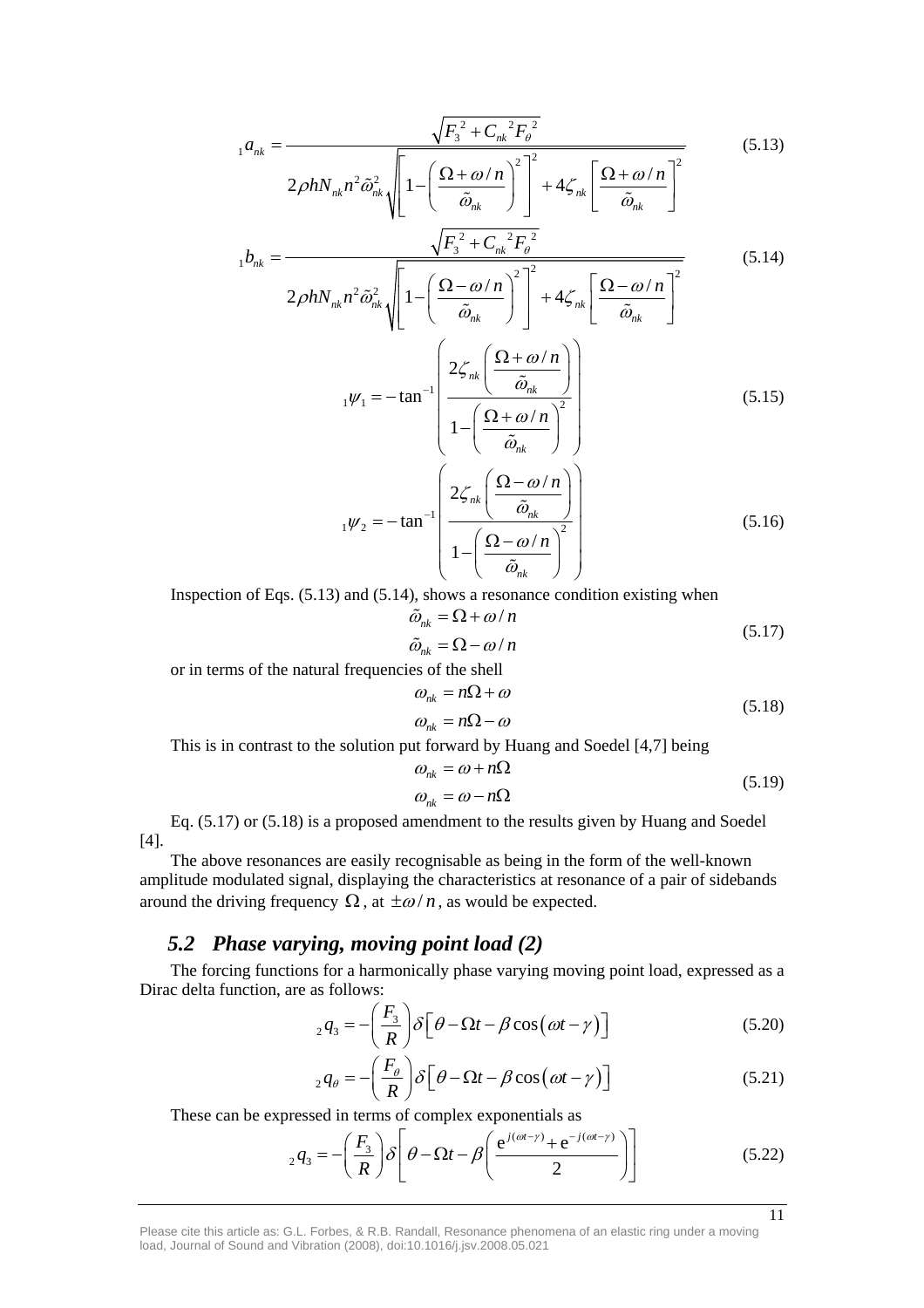$$
{}_{2}q_{\theta} = -\left(\frac{F_{\theta}}{R}\right) \delta \left[\theta - \Omega t - \beta \left(\frac{e^{j(\omega t - \gamma)} + e^{-j(\omega t - \gamma)}}{2}\right)\right]
$$
(5.23)

<span id="page-12-1"></span><span id="page-12-0"></span>Substitution of Eq. [\(5.22\)](#page-11-4) into Eq. [\(3.5\)](#page-6-1) results in

$$
{}_{2}Q_{3} = \frac{1}{\rho h N_{nk}} \int_{0}^{2\pi} -\left(\frac{F_{3}}{R}\right) \delta \left[\theta - \Omega t - \beta \left(\frac{e^{j(\omega t - \gamma)} + e^{-j(\omega t - \gamma)}}{2}\right)\right] e^{-jn\theta} R \partial \theta \qquad (5.24)
$$

Evaluation of the integral and simplify Eq. [\(5.24\)](#page-12-0):

$$
{}_{2}Q_{3} = -\frac{F_{3}}{\rho h N_{nk}} e^{-jn\left[\Omega t + \beta\left(\frac{e^{j(\omega t + \tau)} + e^{-j(\omega t - \tau)}}{2}\right)\right]}
$$
  

$$
{}_{2}Q_{3} = -\frac{F_{3}J_{\nu}(n\beta)}{\rho h N_{nk}} e^{-j[n\Omega t + \nu(\omega t - \tau)]}
$$
  
(5.25)

where  $J_{\nu}(z)$  is the Bessel function of the first kind, and  $\nu$  takes all integer values between  $-\infty$ :  $\infty$ .

Similarly it can be found from Eq. [\(5.23\)](#page-12-1) that

$$
{}_{2}Q_{\theta} = -\frac{jC_{nk}F_{\theta}J_{\nu}(n\beta)}{\rho hN_{nk}}e^{-j[n\Omega t + \nu(\omega t - \gamma)]}
$$
(5.26)

The generalised force vector may now be expressed as

$$
{}_{2}F_{n} = \frac{J_{\nu}(n\beta)\sqrt{F_{3}^{2} + C_{nk}^{2}F_{\theta}^{2}}}{\rho h N_{nk}} \left(e^{-j(n\Omega t + \nu(\omega t - \gamma) + n\phi)}\right)
$$
(5.27)

<span id="page-12-2"></span>Solution for radial and tangential displacements is then found to be as follows:

$$
{}_{2}u_{3}(\theta,t) = \text{Re}\left\{\sum_{n=1}^{\infty}\sum_{\nu=-\infty}^{\infty}\sum_{k=1}^{2}e^{jn\theta}\left[\left[2a_{nk}e^{-j(n\Omega t + \nu(\omega t - \gamma) + n\phi)}e^{-j_{2}\psi_{1}}\right]\right]\right\}
$$
(5.28)

$$
{}_{2}u_{\theta}\left(\theta,t\right)=\operatorname{Re}\left\{\sum_{n=1}^{\infty}\sum_{\nu=-\infty}^{\infty}\sum_{k=1}^{2}jC_{nk}e^{jn\theta}\left[{}_{2}a_{nk}e^{-j\left(n\Omega t+\nu(\omega t-\gamma)+\phi\right)}e^{-j_{2}\psi_{1}}\right]\right\}
$$
(5.29)

<span id="page-12-3"></span>where  ${}_{2}a_{nk}$  is the model participation amplitude and  ${}_{2}\psi_{1}$  is the phase lag. They are solved below as

$$
{}_{2}a_{nk} = \frac{J_{\nu}(n\beta)\sqrt{F_{3}^{2} + C_{nk}^{2}F_{\theta}^{2}}}{\rho h N_{nk} n^{2} \tilde{\omega}_{nk}^{2} \sqrt{\left[1 - \left(\frac{\Omega + v\omega / n}{\tilde{\omega}_{nk}}\right)^{2}\right]^{2} + 4\zeta_{nk} \left[\frac{\Omega + v\omega / n}{\tilde{\omega}_{nk}}\right]^{2}}}
$$
(5.30)  

$$
{}_{2}\psi_{1} = -\tan^{-1}\left(\frac{2\zeta_{nk}\left(\frac{\Omega + v\omega / n}{\tilde{\omega}_{nk}}\right)}{1 - \left(\frac{\Omega + v\omega / n}{\tilde{\omega}_{nk}}\right)^{2}}\right)
$$
(5.31)

Inspection of Eqs. [\(5.28\)](#page-12-2) and [\(5.29\)](#page-12-3) shows a resonance condition existing when

$$
\tilde{\omega}_{nk} = \Omega + v\omega/n
$$
  
\n
$$
\tilde{\omega}_{nk} = \Omega - v\omega/n
$$
\n(5.32)

Once again the solution takes the form as anticipated, of the well-known phase modulated signal, displaying the characteristics at resonance of an infinite number of sidebands around the driving frequency  $\Omega$ , spaced at  $\pm v\omega/n$  decaying with magnitude according to the first-order Bessel function  $J_{\nu}(n\beta)$ .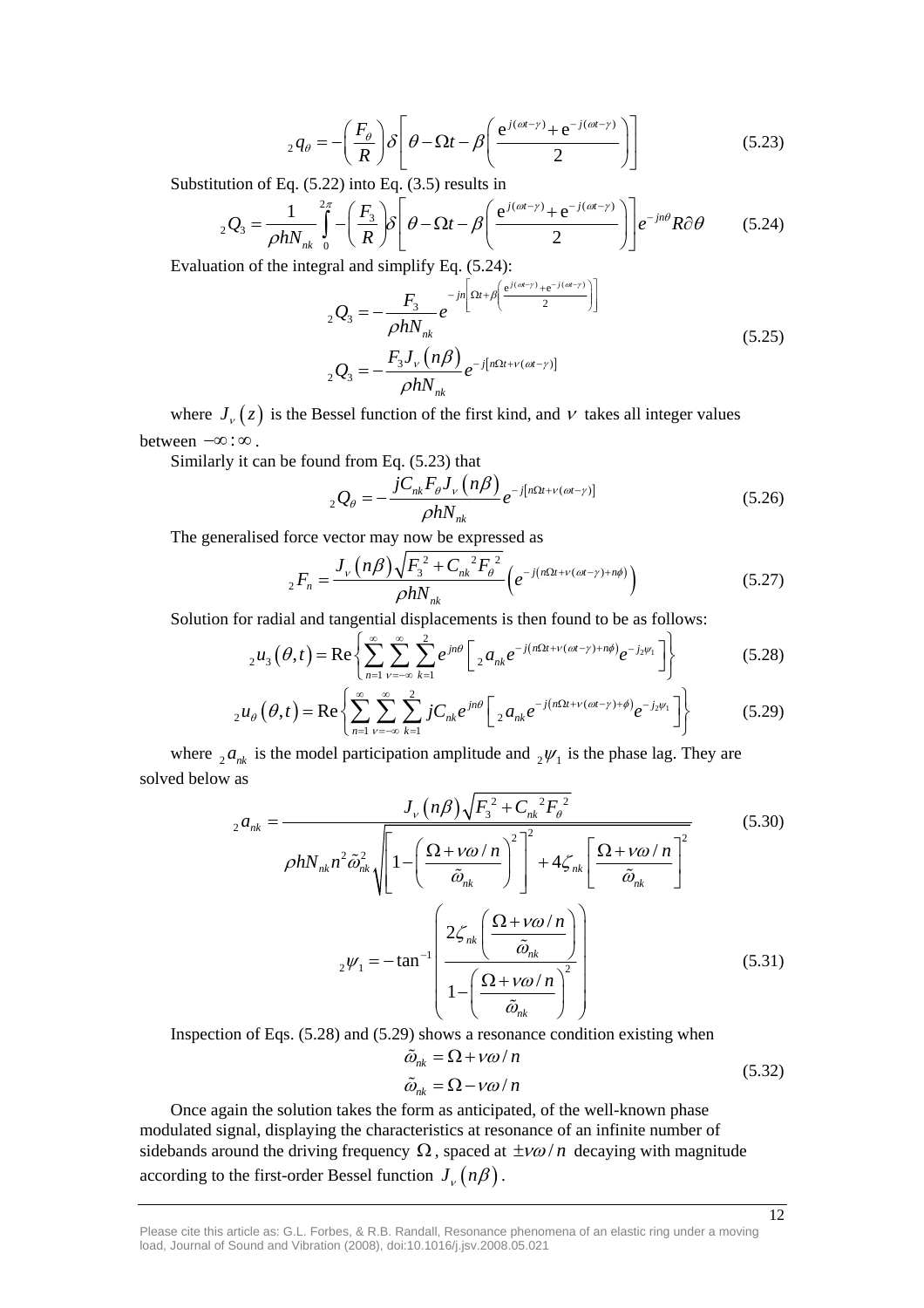#### *5.3 Non-uniform continuous rotating load (3)*

<span id="page-13-0"></span>The forcing functions for a continuous harmonically varying pressure, are as follows:

$$
_3q_3 = \text{Re}\left[P_3 e^{jm(\theta - \Omega t)}\right]
$$
 (5.33)

$$
{}_{3}q_{\theta} = \text{Re}\Big[P_{\theta}e^{jm(\theta - \Omega t)}\Big]
$$
 (5.34)

<span id="page-13-2"></span><span id="page-13-1"></span>Substitution of Eq. [\(5.33\)](#page-13-0) into Eq. [\(3.5\)](#page-6-1) results in

$$
{}_{3}Q_{3} = \frac{1}{\rho h N_{nk}} \int_{0}^{2\pi} P_{3} e^{jm(\theta - \Omega t)} e^{-jn\theta} R \partial \theta
$$
  

$$
{}_{3}Q_{3} = \frac{P_{3} Re^{-jm\Omega t}}{\rho h N_{nk}} \int_{0}^{\infty} e^{j(m-n)\theta} \partial \theta
$$
 (5.35)

Noting Eq. [\(5.35\)](#page-13-1) is only valid for  $m = n$ , which gives a solution of

$$
{}_{3}Q_{3} = \frac{2\pi P_{3}Re^{-jm\Omega t}}{\rho h N_{mk}}
$$
\n(5.36)

Similarly it can be found from Eq. [\(5.34\)](#page-13-2) that

$$
{}_{3}Q_{\theta} = \frac{j2\pi P_{\theta}C_{mk}Re^{-jm\Omega t}}{\rho h N_{mk}}
$$
\n(5.37)

The generalised force vector may now be expressed as

$$
{}_{3}F_{m} = \frac{2\pi R\sqrt{P_{3}^{2} + P_{\theta}^{2}C_{mk}^{2}}}{\rho h N_{mk}} e^{-jm(\Omega t + \phi)}
$$
(5.38)

<span id="page-13-3"></span>Solution for radial and tangential displacements is then found to be as follows:

$$
{}_{3}u_{3} = \text{Re}\left\{\sum_{k=1}^{2} e^{jm\theta} {}_{3}a_{mk} e^{-jm(\Omega t + \phi)} e^{-j_{3}\psi_{1}}\right\}
$$
(5.39)

$$
{}_{3}u_{\theta} = \text{Re}\left\{\sum_{k=1}^{2} jC_{mk}e^{jm\theta}{}_{3}a_{mk}e^{-jm(\Omega t + \phi)}e^{-j_{3}\psi_{1}}\right\}
$$
(5.40)

<span id="page-13-4"></span>where  $_{3}a_{mk}$  is the model participation amplitude and  $_{3}\psi_{1}$  is the phase lag, they are solved below as

$$
{}_{3}a_{mk} = \frac{2\pi R\sqrt{P_{3}^{2} + C_{mk}^{2}P_{\theta}^{2}}}{\rho h N_{mk} n^{2} \tilde{\omega}_{mk}^{2} \sqrt{\left[1 - \left(\frac{\Omega}{\tilde{\omega}_{mk}}\right)^{2}\right]^{2} + 4\zeta_{mk} \left(\frac{\Omega}{\tilde{\omega}_{mk}}\right)^{2}}
$$
(5.41)  

$$
{}_{3}\psi_{1} = -\tan^{-1} \left(\frac{2\zeta_{mk} \left(\frac{\Omega}{\tilde{\omega}_{mk}}\right)}{1 - \left(\frac{\Omega}{\tilde{\omega}_{mk}}\right)^{2}}\right)
$$
(5.42)

Inspection of Eqs. [\(5.39\)](#page-13-3) and[\(5.40\)](#page-13-4), shows a resonance condition existing when

$$
\tilde{\omega}_{mk} = \Omega \tag{5.43}
$$

The above resonance condition shows that only a single mode is excited by a continuous harmonically varying rotating pressure on a circular ring. A useful result of this would be that any rotating pressure field could be made of a Fourier expansion of rotating sinusoidal waves and the response made up from a sum of the above solutions for each frequency.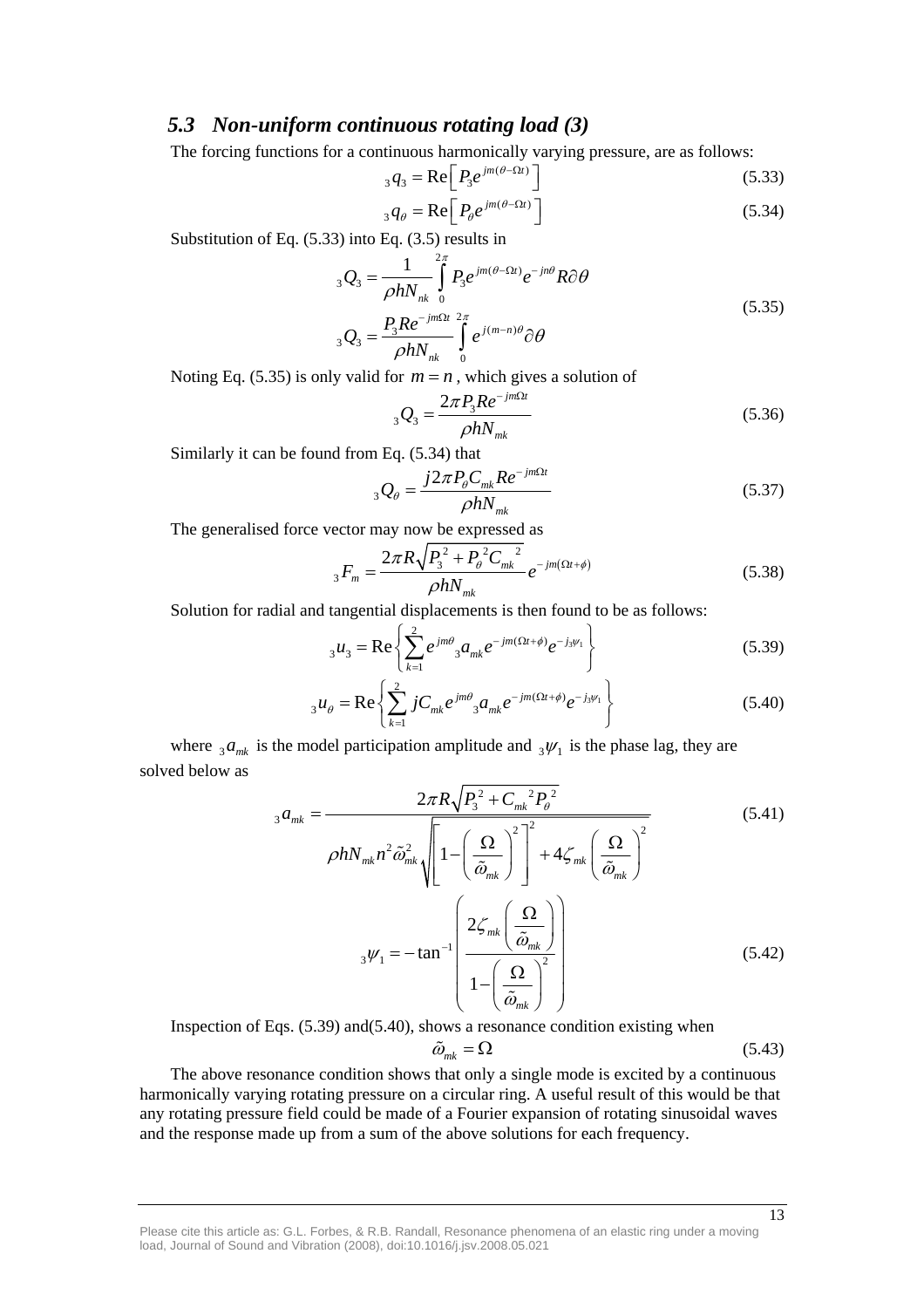### **6 Conclusions**

Study of the response of shells under moving loads has received only a small amount of research interest to date, but the increasing speeds, machine complexity, expanding signal processing techniques and the relentless struggle for better analysis of systems has led to this paper consolidating the current state of knowledge in this field, for further use in system response with shells under this type of loading.

A general discussion of the unique resonant phenomenon shells undergo when a moving load is applied was expanded and presented in depth for the first time. It was found that the difference between mode shapes and natural frequencies for a stationary ring under a spatially stationary load, as opposed to a moving load on a shell, was due to the existence of only forward travelling waves for quasi-stationary mode shapes. This also leads to a major difference in how the resonance frequencies are related to mode number for quasi-stationary mode shapes, with an asymptotic convergence to a single frequency of resonance for all mode shapes of compression type modes. The physical explanation of the quasi-stationary mode shapes from a moving point load was described, showing qualitatively that a transient response is present up until the point where the load has travelled around the shell's circumference a distance of two-thirds of the wavelength of the lowest mode shape of interest.

The solution for quasi-stationary modes was undertaken as a unique problem set, with different mode shapes, using complex exponentials, as an alternative to normal modal analysis, to help aid the solution formation.

Specific solutions for a moving point load harmonically varying, phase varying and a harmonically distributed load were also solved in the correct form for the first time. The form of the results for the specific solutions show what would be expected, with the analogous amplitude and phase modulated signals having resonance conditions modulated by a pair and infinite series of sidebands, respectively, around the centre resonance of  $\tilde{\omega}_{nk} = \omega_{nk}/n$ . The result for a moving harmonically distributed load showed that only a single mode shape is excited.

## References

- [1.] A.E.H. Love, A Treatise on the Mathematical Theory of Elasticity, 4th ed., Dover Publications, New York, 1927 xviii, p. 643.
- [2.] G.F. Carrier, On vibrations of rotating ring, Brown University—Quarterly of Applied Mathematics 3 (3) (1945) 235–245.
- [3.] S.C. Huang, W. Soedel, Effects of Coriolis acceleration on the free and forced inplane vibrations of rotating rings on elastic foundation, Journal of Sound and Vibration 115 (2) (1987) 253–274.
- [4.] S.C. Huang, W. Soedel, Response of rotating rings to harmonic and periodic loading and comparison with the inverted problem, Journal of Sound and Vibration 118 (2) (1987) 253–270.
- [5.] E.N.K. Liao, P.G. Kessel, Response of pressurized cylindrical shells subjected to moving loads, Journal of Applied Mechanics, Transactions of ASME 39 Ser E (1) (1972) 227–234.
- [6.] W. Soedel, Vibrations of Shells and Plates, second ed., Marcel Dekker, New York, 1993 xix, p. 470.
- [7.] S.-C. Huang, W. Soedel, On the forced vibration of simply supported rotating cylindrical shells, Journal of the Acoustical Society of America 84 (1) (1988) 275 285.
- [8.] A.V. Metrikine, M.V. Tochilin, Steady-state vibrations of an elastic ring under a moving load, Journal of Sound and Vibration 232 (3) (2000) 511–524.
- [9.] J.R. Hartin, E. Quandt, Forced response of a cylindrical shell due to a rotating harmonic internal pressure loading, Active Control of Vibration and Noise, ASME, DE 75 (1994) 337–342.